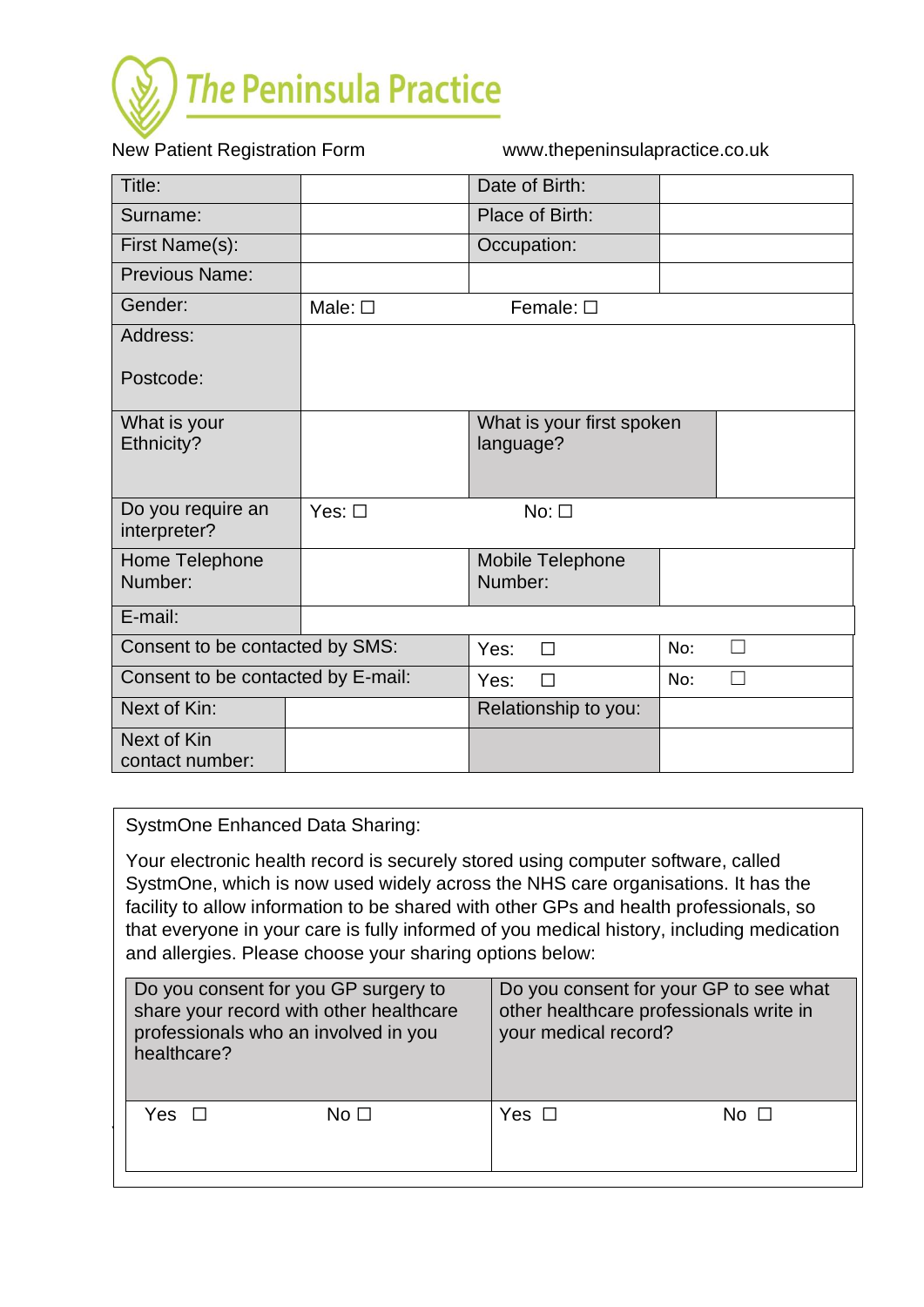

| Do you suffer from any allergies? Please list: |  |  |
|------------------------------------------------|--|--|
|                                                |  |  |
|                                                |  |  |

| Please tick if you have any of the following conditions: |  |                                                        |  |
|----------------------------------------------------------|--|--------------------------------------------------------|--|
| Angina                                                   |  | Transient Ischaemic Attack (TIA)                       |  |
| Coronary heart disease                                   |  | <b>Diabetes</b>                                        |  |
| <b>Heart Disease</b>                                     |  | Asthma                                                 |  |
| <b>High Blood Pressure</b>                               |  | <b>Chronic Obstructive Pulmonary</b><br>Disease (COPD) |  |
| <b>Stroke</b>                                            |  | Hypothyroidism                                         |  |
| Cancer - Please write what type:                         |  | <b>Kidney Disease</b>                                  |  |
| Epilepsy                                                 |  |                                                        |  |

| Please list any repeat medications that you                                       | Medication: | Dosage: | Frequency: |
|-----------------------------------------------------------------------------------|-------------|---------|------------|
| take, including dosage and frequency.                                             |             |         |            |
| (You will need to speak to a clinician before                                     |             |         |            |
| your first prescription can be issued. Please                                     |             |         |            |
| contact reception on 01394 411641 to book                                         |             |         |            |
| a triage call)                                                                    |             |         |            |
|                                                                                   |             |         |            |
|                                                                                   |             |         |            |
| The surgery is a dispensing practice (Alderton, Orford & Hollesley sites). If you |             |         |            |
| live more than 1 mile (1.6km) from a pharmacy the surgery will now dispense       |             |         |            |
| your medications and your pre-set pharmacy will be removed. For all other         |             |         |            |
| patients please select a local pharmacy below:                                    |             |         |            |
| Aldeburgh Pharmacy $\square$<br>Boots Pharmacy - Woodbridge □                     |             |         |            |
| Acer Road – Rendlesham $\Box$<br>Leiston Pharmacy                                 |             |         |            |

Saxmundham Pharmacy □

All patients (aged 5+) are entitled to a New Patient Check with a Health Care Advisor. Please tick if you would like a New Patient Check:

| $Yes \Box$ | $N$ o L |
|------------|---------|
|            |         |